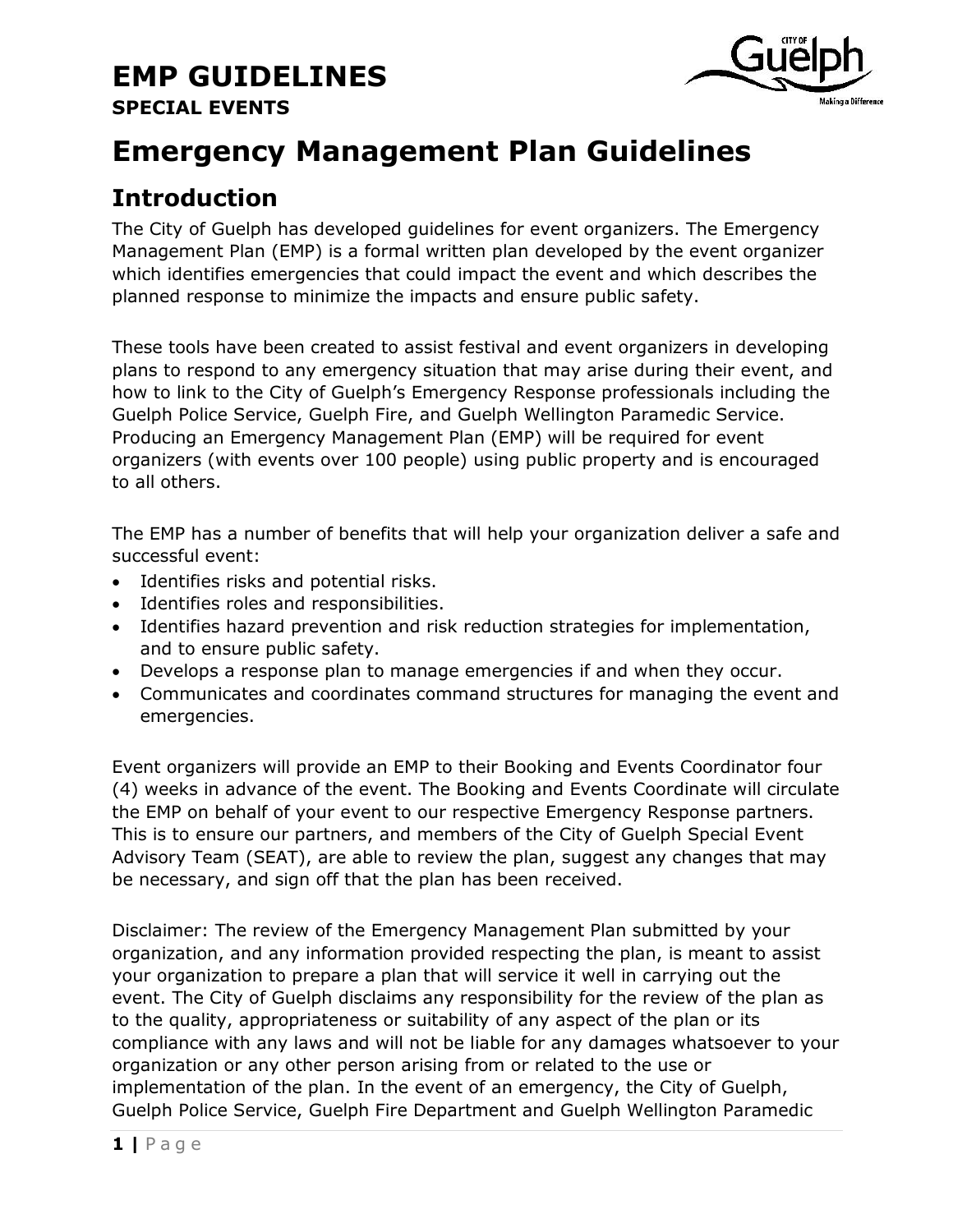

#### **SPECIAL EVENTS**

Service will respond to such emergency according to their respective procedures and will work in collaboration with your organization as deemed appropriate or necessary in the circumstance.

## **Required Elements of an Emergency Management Plan**

Identification of event risks, hazards and threats.

Mitigating action to address risks, hazards and threats.

Identification of residual risk(s) and the appropriate action(s) to be taken by whom, should that situation arise.

Approval of the Emergency Management Plan (EMP) by all parties involved in the plan.

Training of event personnel, first responders and staff to ensure all parties understand their roles and responsibilities in advance of the event occurring.

Post event debrief to record responses and identify improvements to any situations that arise. These responses should be documented by the event organizer and staff for future use.

## **Part A – General Information**

In Part A, event organizers are asked to provide specifics on their event including date, time, location, hours of set up and tear down, hours of event, sponsoring organization (if applicable) and contact information for responsible event personnel assigned.

### **Part B – Event Details**

In Part B, event organizers are asked to provide an overview of the event including entertainment lineup and programming. These details will provide insight to emergency response personnel as well as estimated attendance, demographic of crowd, resources utilized on site, parking information, event history and emergency incident history. These details may identify preparatory measures that may need to be implemented to ensure the safety of the public and its assets.

## **Part C – Event Map**

In Part C, event organizers are asked to provide an event map that includes event infrastructure and event access.

#### **Event infrastructure**

The event map will illustrate the layout of the event allowing users to navigate through the event. The map will include the location of the event organizer and emergency command, any event structures including stages, tents and fencing, hazardous areas including on-site cooking and fuel storage, lost person/family reunification areas, vendors, designated areas serving alcohol and locations for pyrotechnics including fireworks. The map will help emergency service personnel should they be required to find spaces they are looking for during a service call.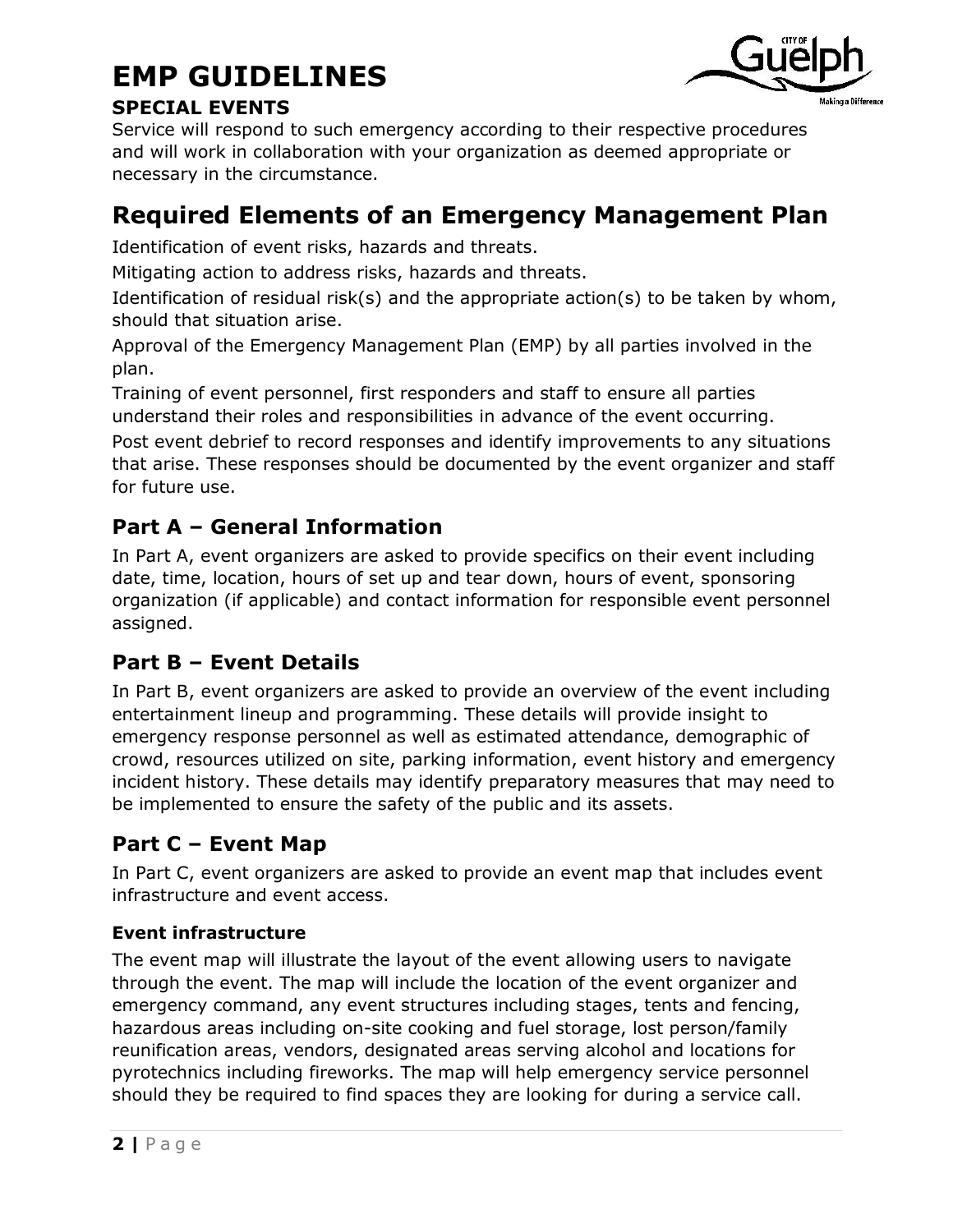### **EMP GUIDELINES SPECIAL EVENTS Event Access**



Event organizers are asked to provide a map focusing on event access. The event access map will illustrate a plan for the area surrounding the event allowing users, affected residents, and emergency personnel to navigate through the impact of people and traffic on the event area. The map will include the event emergency access route, designated event vehicle parking areas, designated public parking areas, public access points and exits including accessible and queing locations, marshaling/staging area, barricades, transit routes, flow of traffic, security locations and first responder parking and access. The map will provide details regarding the flow of people and traffic for emergency responders.

The following sections are to be completed for all events that are expected to exceed an attendance of over 1000 people. Events that are not expected to exceed 1000 are encouraged but not required to complete the following sections which will help further plan and prepare for potential hazards and emergencies.

## **Part D – Hazard Identification and Risk Assessment**

In Part D, event organizers are asked to identify risks and hazards associated with your event and prevention/risk reduction methods using the risk matrix. The risk assessment tool will require each event organizer to look at the specific details of the event they are offering.

Step 1 – Identify the risks, hazards and threats that could affect your event. Potential risks could include but are not limited to severe weather, food preparation, crowd composition, criminal activity, bomb threats, fire, medical emergencies, situations requiring evacuation or shelter in place, etc.

Hazard: A potentially damaging physical event, phenomenon or human activity that may cause the loss of life or injury, property damage, social and economic disruption or environmental degradation.

Risk: A measure of the probability and severity of adverse effects that reflect from an exposure to a hazard.

Threat: The presence of a hazard and an exposure pathway; threats may be natural or human-induced, either accidental or intentional.

Step 2 – For each risk scenario, identify the potential harm or loss caused by the risk.

Step 3 – For each risk scenario, identify the probability (1 being low, 5 being high) of the risk occurring at your event. Things to consider when assessing the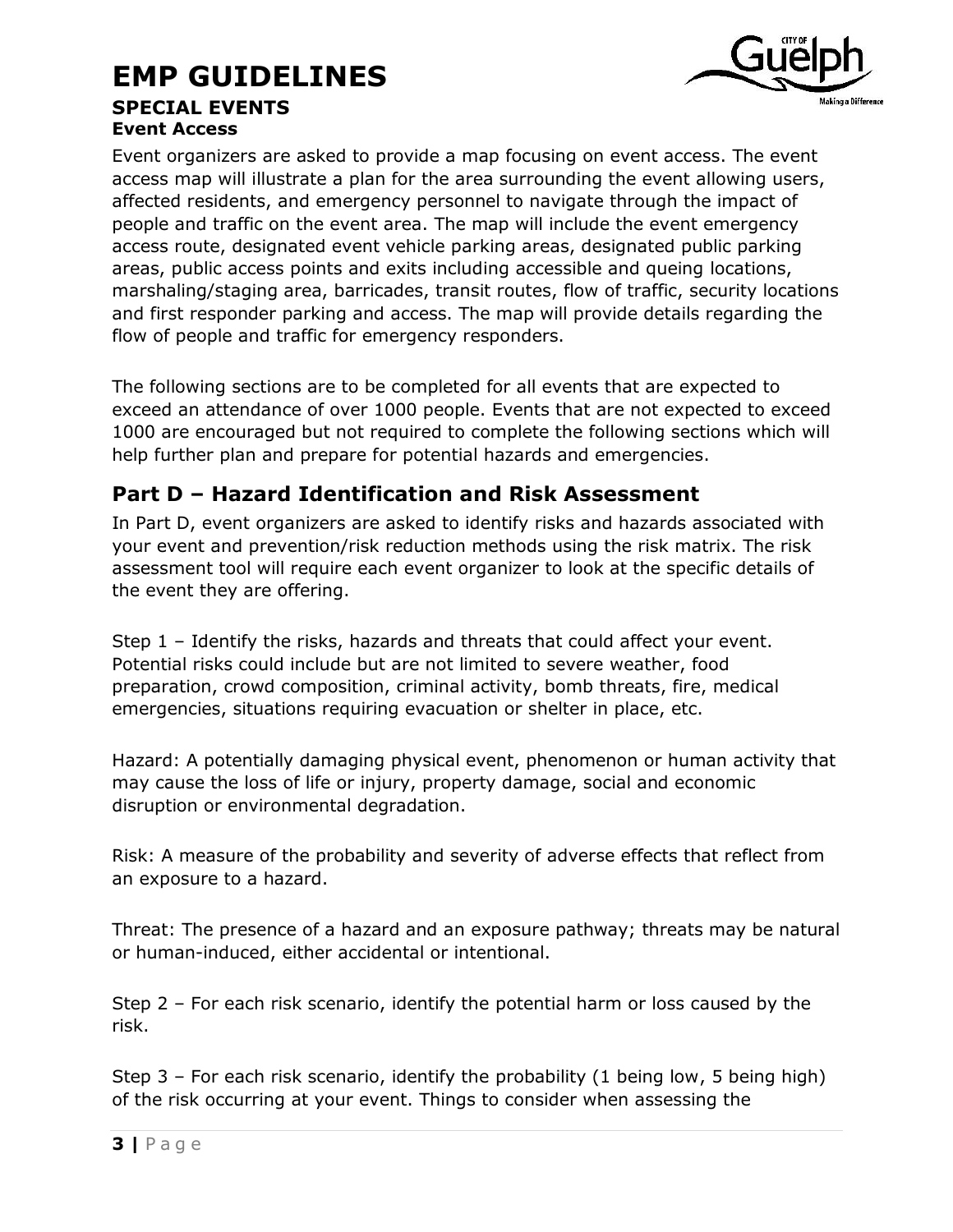

#### **SPECIAL EVENTS**

probability of a risk occurrence include: is there a history of similar risk occurrences? Are there best practices or controls in place to prevent the risk occurrence? In your best judgement, what is the likelihood of an occurrence?

Step 4 – For each risk scenario identify the impact (1 being low, 5 being high) of the risk occurring at your event. Things to consider when assessing the impact of a risk occurrence include the impact on event: reputation, operations, people (both staff and citizens), customer service, financial and event sustainability.

Step 5 – For each risk scenario identify what measures will be implemented to mitigate the risk. Mitigation measures may be reviewed and evaluated.

| Hazard/Risk                   | Potential                                                         | ProbabilityImpact | Prevention/Risk<br>Harm or Loss (Rate 1-5) (Rate 1-5) Reduction Actions                                                                                          | Is Risk<br>Managed?<br><b>Next Steps</b> |
|-------------------------------|-------------------------------------------------------------------|-------------------|------------------------------------------------------------------------------------------------------------------------------------------------------------------|------------------------------------------|
| Example:<br>Over<br>crowding  | Responder<br>and public<br>safety<br>jeopardized                  |                   | Fencing around<br>event and counters<br>to monitor capacity,<br>drone monitor pinch<br>points                                                                    | Yes                                      |
| Example:<br>Severe<br>Weather | Injury to<br>participants,<br>damages to<br>tent and<br>equipment |                   | Joe is assigned to<br>monitor weather on been trained<br>the day of the event and knows<br>and make the call to he oversees<br>start event at 7<br>a.m., ongoing | Yes - Joe has<br>this safety<br>litem    |

#### **Table 1: Hazard Identification and Risk Assessment**

#### **Part E – Emergency Response Plan**

In Part E, event organizers are asked to prepare five (5) separate emergency response plans organized in the areas of: security plan, safety plan, communications plan, event continuity plan, and extreme weather plan.

#### **Security Plan**

The security plan will identify the response/procedure to deal with a number of security-associated risks. They include identifying your on-site police liaison including event day contact information (if applicable), how access to your event will be controlled during an emergency, how traffic may be controlled during an emergency, and emergency responses to an active threat or a missing person.

#### **Emergency Response to Active Threats**

Primary Agency: Guelph Police Service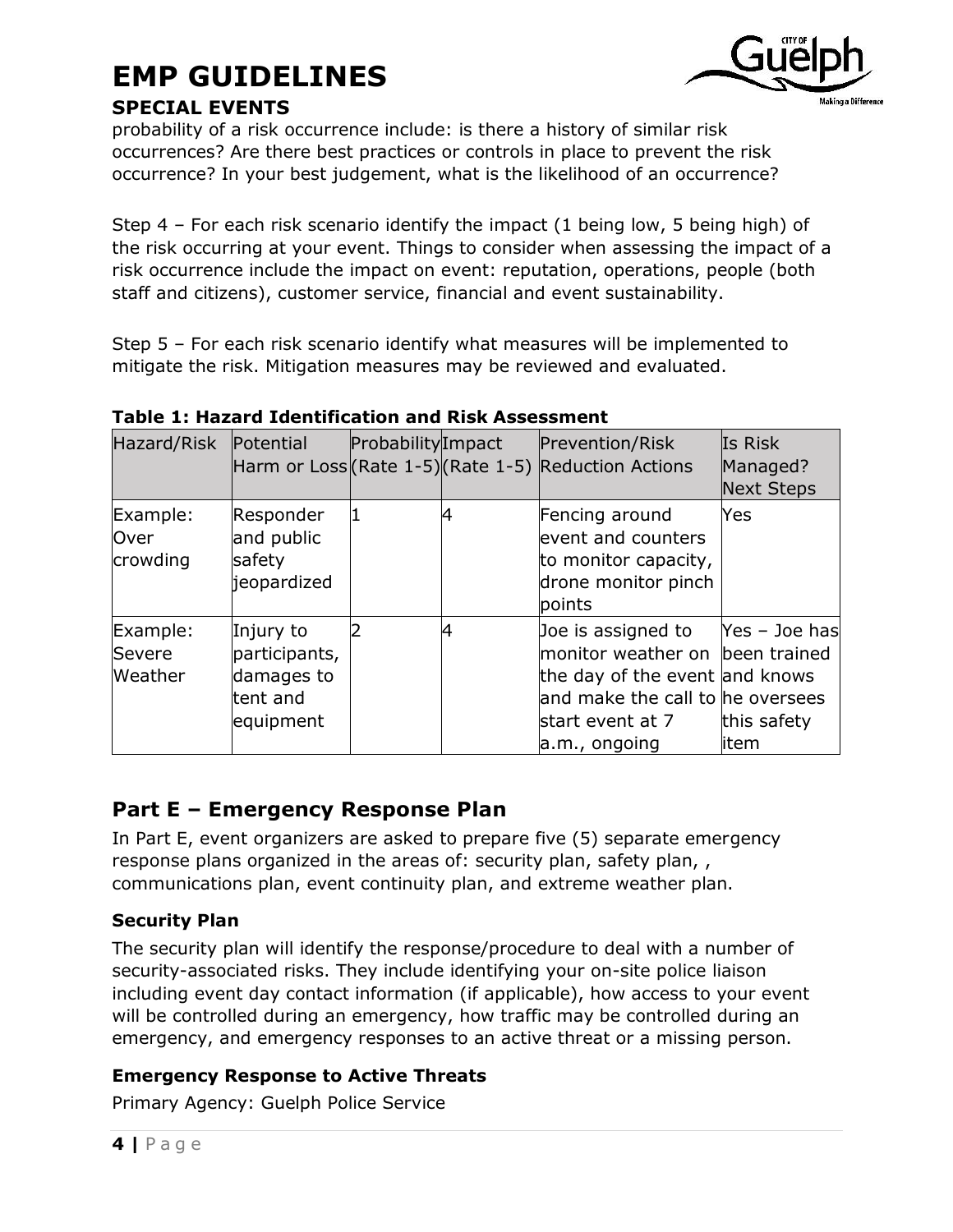

#### **SPECIAL EVENTS**

Secondary Agency: Guelph Fire Service

An active threat is a situation where an individual is actively engaged in severely killing or attempting to kill people in a populated area. Types of attack include:

- Active Shooter (mass shooting).
- Vehicle Ramming Attacks.
- Stabbing Attacks.
- Bomb threat or found improvised bomb.
- Both event security and 9-1-1 should be notified immediately. A safe and efficient route of access should be communicated to the first responders.
- The event organizer (as indicated in the command and control chart provided), event safety officer and events staff liaison should be informed.
- The event organizer or designate can assist police with organizing either an evacuation or lockdown (depending on the situation) in order to keep the public safe.
- The event organizer or designate can assist with communicating relevant and timely information to the public.
- The Guelph Police Service response to the active threat will be in accordance with their emergency response procedures and shared service agreements as applicable.
- If there is a bomb/suspicious package, police and security should evacuate bystanders to establish a perimeter at a safe distance as soon as possible without letting the public know that there is a bomb in order to avoid mass hysteria. Public messaging should be prepared in advance to assist with implementing a safe and efficient evacuation.
- The Fire Department and GWPS will be tiered to a standby location in order to be on hand to render assistance as required.
- All involved agencies are required to conduct a follow up of the occurrence with the event organizer after the situation has been controlled so that a report can be made for future reference.

#### **Missing/Lost Persons Emergency Response**

Primary Agency: Guelph Police Service

Secondary Agencies: Safety and Security Staff. Optional: Guelph Fire Department, Guelph Wellington Paramedic Service, Guelph Search and Rescue – St. John's Ambulance.

- If a person is reported to be missing/lost, it must be reported to the Guelph Police Service.
- If necessary, an announcement can be made of this nature. Public messaging for this contingency should be prepared in advance.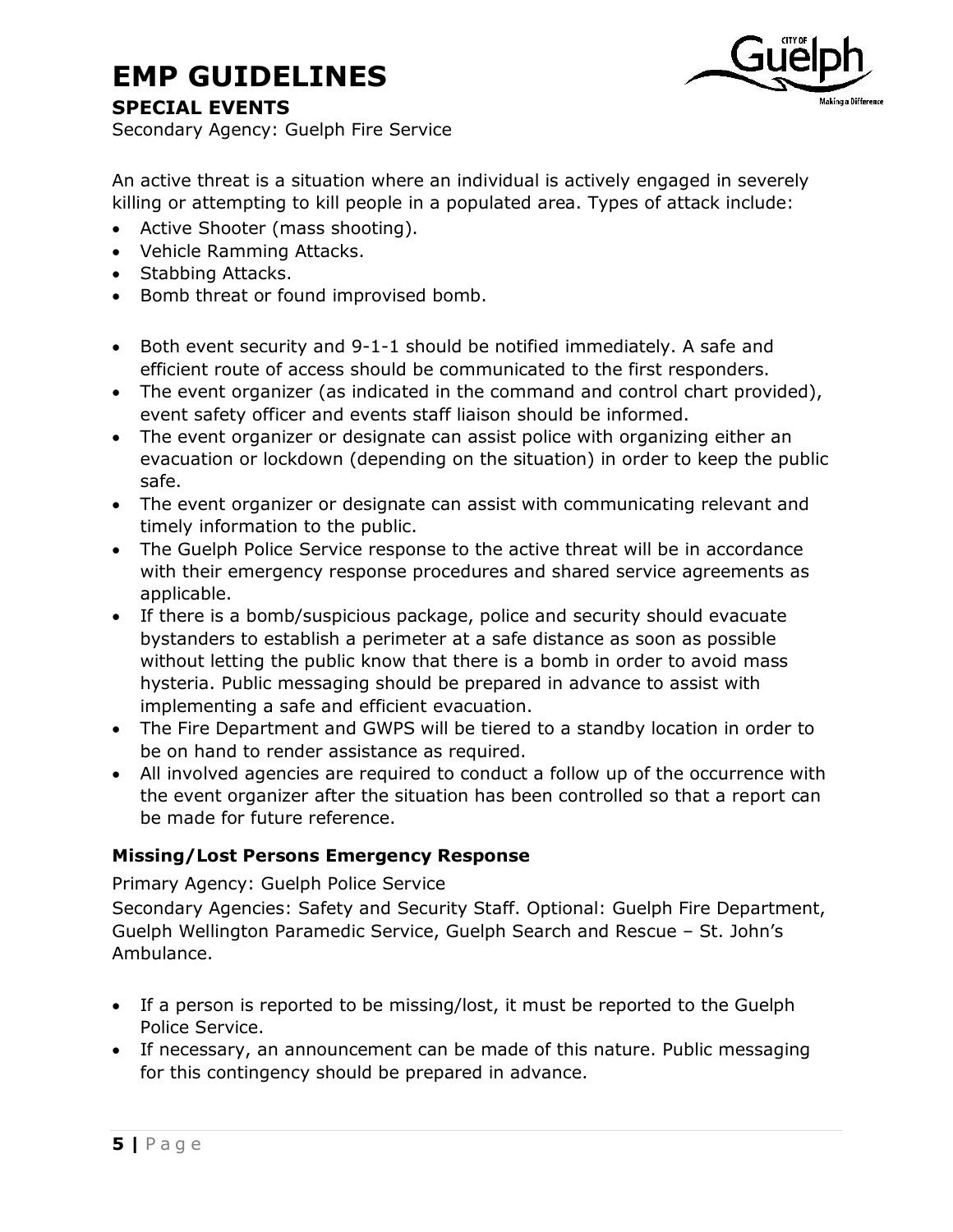

### **SPECIAL EVENTS**

- Upon receiving a report of a missing person, the Guelph Police Service shall respond in accordance to applicable procedure(s). The event organizer or designate shall assist in the gathering of information pertinent to a Lost/Missing Person Questionnaire at the prompting of Guelph Police Service so that search urgency and level of response required can be objectively assessed.
- When a missing child is located, police will arrange for his/her return to a parent/guardian. Only the Guelph Police Service are allowed to surrender a lost child to a parent/guardian.
- Should the missing person appear to be ill, injured, etc. on-site medical services (St. John's Ambulance) will be notified or the Guelph Wellington Paramedic Service (GWPS).
- All agencies involved are required to conduct a follow up of the occurrence to the event organizer after the situation has been controlled so that a report can be made for future reference.

#### **Safety Plan**

The safety plan will identify the response/procedure to deal with a number of safety associated risks. They include identifying your on-site medical liaison (St. John's Ambulance) including event day contact information (if applicable), fire liaison, three key safety messages to be promoted at your event, evacuation plan, shelters available for use, fireworks procedures, emergency response to a critical injury.

Evacuation Plan should follow a standard format:

In advance of a scenario requiring evacuation, event organizers must describe the actions to be taken if the event location had to be partially or fully evacuated and estimate time required to conduct the evacuation (how long will it take from the time a decision to evacuate is made, to when all evacuees can be moved to safety). This will help to identify the lead-time required and your decision point to order an evacuation. Your plan should ensure that everyone can be evacuated to safety in the time available and identify the resources required.

The Evacuation Plan must identify:

- Who will make the decision to evacuate the public from the event location?
- Who will coordinate the evacuation (be in charge)?
- How will the event staff/marshals, emergency service personnel and participants be informed and briefed of the situation? Public messaging should be prepared in advance.
- Do the event staff/marshals have specific tasks in the event of an evacuation?
- Which exits will the public be directed to?
- To where will the public be evacuated?
- Who will inform the emergency services (Police, Fire, Ambulance, etc.)?
- How will the persons evacuated be accounted for?) This is particularly important should persons be evacuated to more than one location.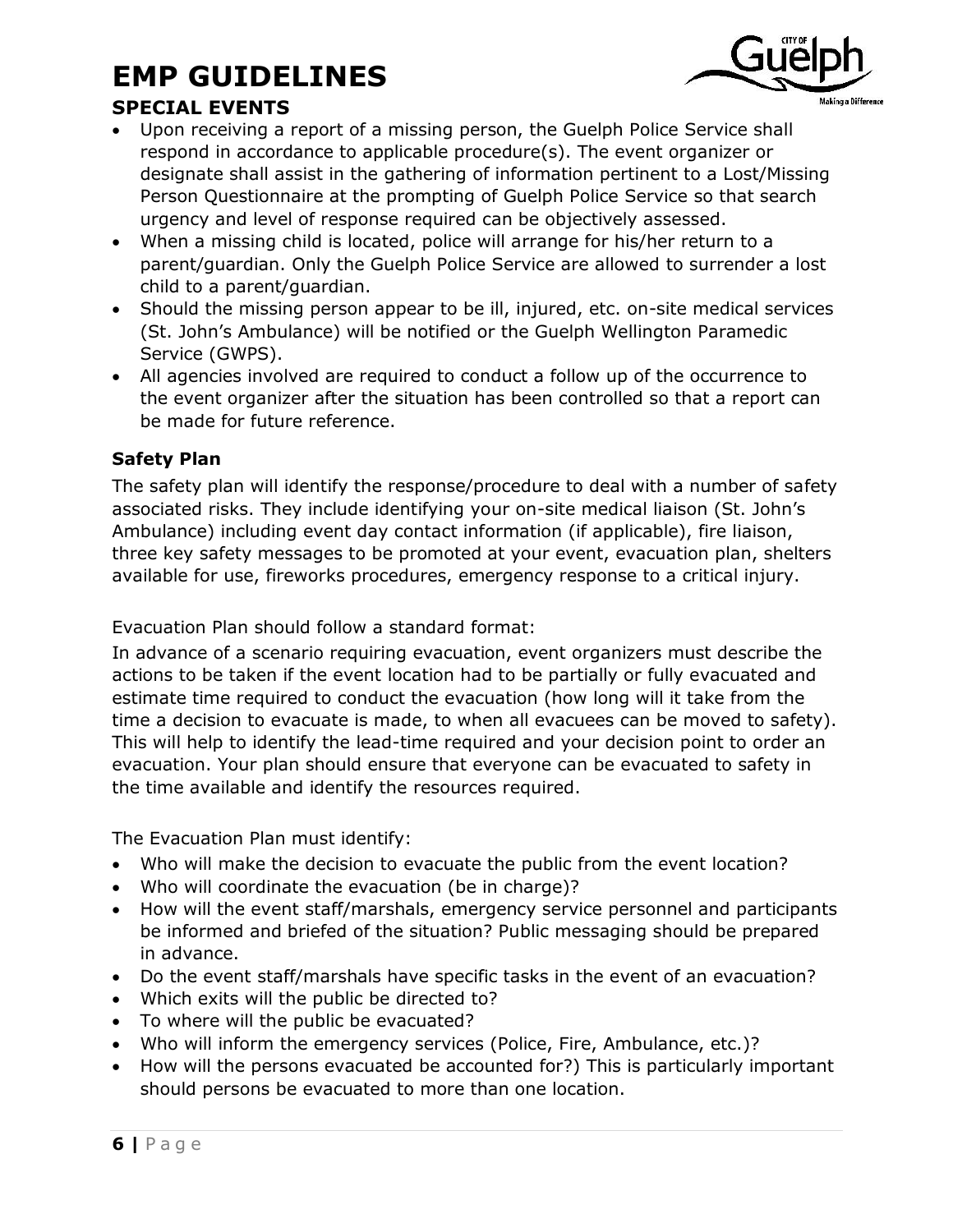## **EMP GUIDELINES SPECIAL EVENTS**



Note: If your event is a linear type of event (i.e. sponsored walk, bike ride, etc.) you will also need to consider:

If required how do you stop the event?

How do you inform the safety staff?

How do you collect and account for the participants?

To where do you evacuate the participants?

Have multiple locations been identified on the route to ensure quick emergency service access? (E.g. intersections or civic addresses along the route).

#### **Communications Plan**

The Communication Plan will identify how you will communicate with people at your event. This includes event participants, marshals, staff, emergency services, and volunteers. The Communication Plan is of increasing importance if your event is over a large area or moves from one point to another (such as a parade or road race). Communication systems can include portable radios, cellular telephones, public address systems, etc. Event Communication and Emergency Communication may be done on different designated channels to ensure event personnel can remain up to date on communications within each specific context.

The Communication Plan must identify:

- How the event control/organizers will communicate with staff/marshals and vice/versa.
- How the event control/organizers will communicate with the public during the event.
- Include a list of persons who will have radios and what channel or frequency they can be contacted on.
- Include a list of persons who at the event location will have access to a phone and their contact phone numbers.
- If your event is cancelled, how will you communicate this to the public?

For each type of emergency event message including evacuation, cancellation, etc., a script should be prepared with messaging prior to the event to ensure panic is not portrayed and messaging is concise during a difficult time.

#### **Event Continuity Plan**

The Event Continuity Plan will identify how to continue and/or cancel event operations if an event is affected by different levels of disaster. Disasters can be localized short-term disasters, to daylong problems, to a permanent loss of a City asset.

The Event Continuity Plan must identify:

Seasonal weather conditions that will be prevalent during event time and appropriate mitigation plans. We would suggest that a plan is made in advance for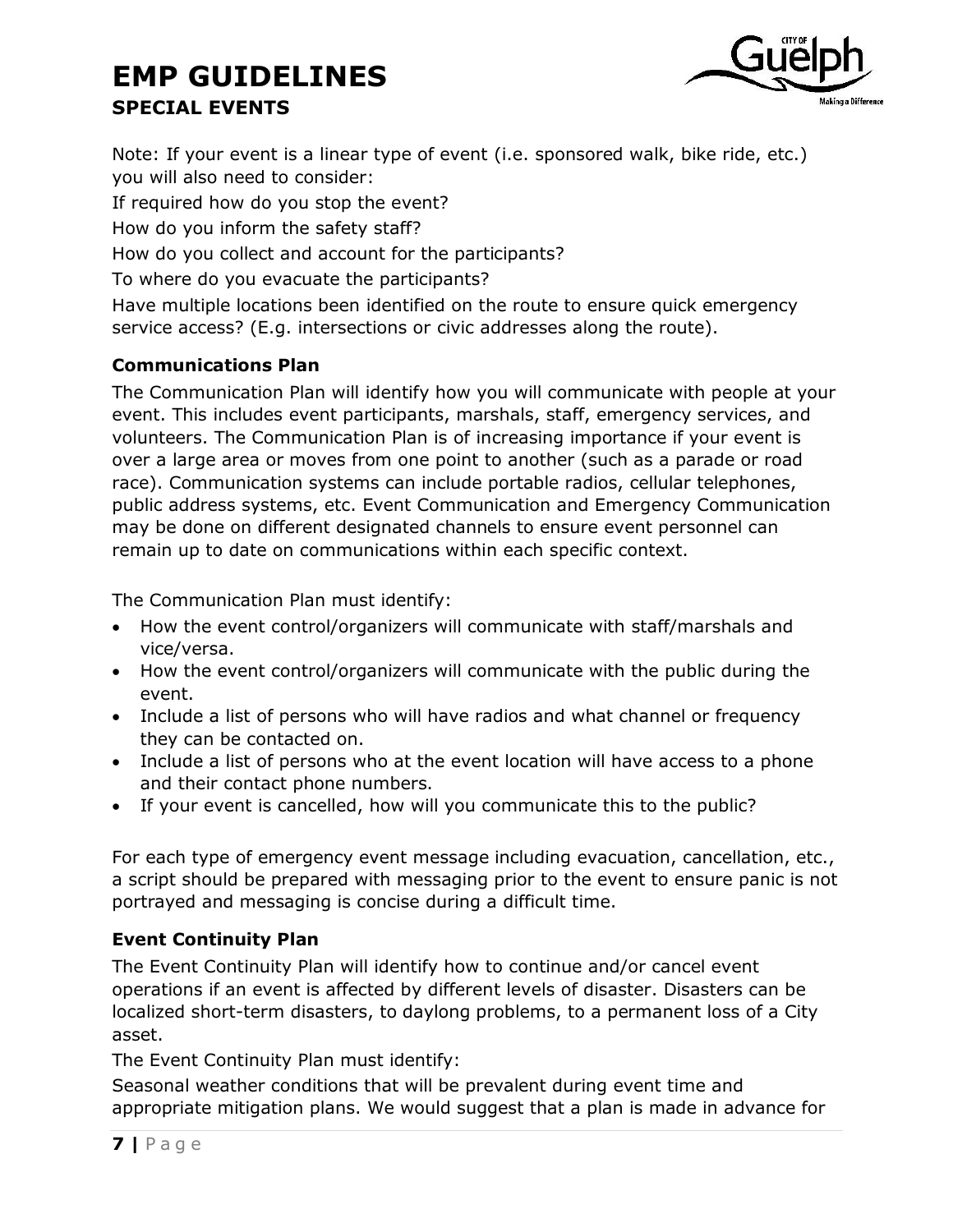

#### **SPECIAL EVENTS**

extreme conditions including who will make the call, who will be responsible for ongoing weather monitoring, what time the call will be made, and how the decision will be communicated to event staff and participants.

When you modify your event including who will make the call and when (e.g. power failure during event).

Evacuate your event including who will make the call and when.

### **Extreme Weather Plan**

An Extreme Weather Plan may be required for your event. This will help identify the response/procedures to respond to a number of weather related risks. This template includes how you monitor conditions leading up to an event, when and how you would consider canceling an event, and how you will prepare and respond to extreme weather like snowstorms, tornadoes and severe thunderstorms.

## **Statement, Watch and Warning(s)**

Environment Canada defines the following alerts as:

- Special Weather Statement: When active weather is expected or occurring, but there is no current indication that conditions will be severe or extreme, Environment Canada issues a Special Weather Statement.
- Watch: Beyond weather of concern, there are times when the forecast indicates that conditions are favorable for severe weather, but it has not yet developed.
- Warning: When conditions advance past simply having the potential for severe weather, and severe weather is actually developing or occurring, forecasters issue a Warning.
- An Extreme Weather Plan should include:
- How will you monitor the weather conditions leading up to an event? Suggested methods include the Weather network and Environment Canada's [Alerts](https://weather.gc.ca/warnings/index_e.html?prov=son)  [Webpage](https://weather.gc.ca/warnings/index_e.html?prov=son)
- When would you consider cancelling an event? An example of this could include that the event will be held outdoors and a severe thunderstorm warning (With the ability to produce tornadoes) is issued the morning of the event. Because of this, a decision is made to cancel the event.
- If the event is cancelled, how will it be done and communicated? Examples of this could include: messaging through social media, signage posted at the event, or announced on the radio.
- How you will prepare and respond to extreme weather threats? (See below for examples).

### **Tornado**

- A tornado is observed or a Tornado Warning is received, what are the instructions to the public? (How are they notified, where do they go and what do they do). This will likely align with your Safety Plan.
- Possible responses could include directing the public to the nearest sturdy building if possible (Washroom, nearby store or business, community centre).